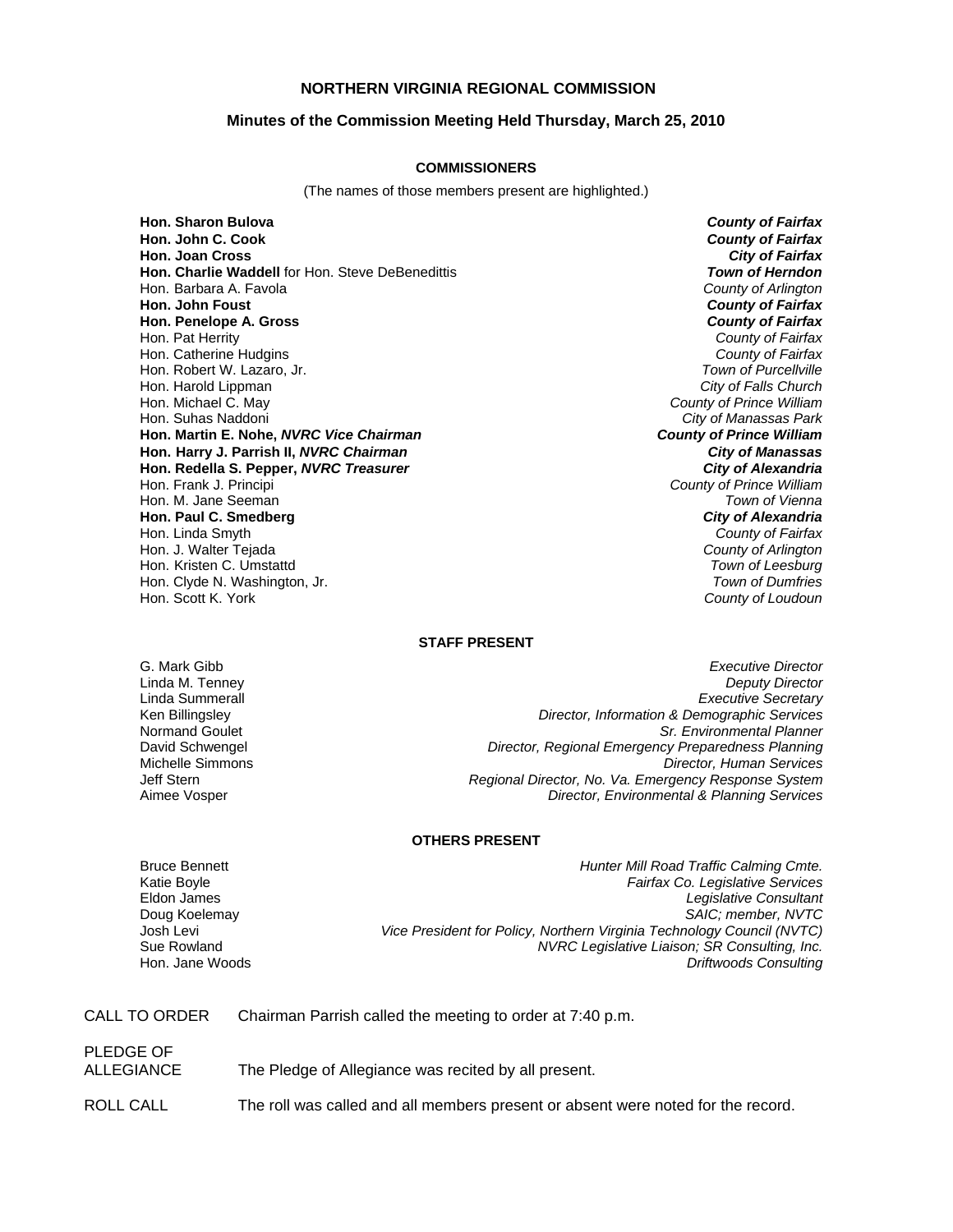Summary Minutes of the Commission March 25, 2010 Page 2 APPROVAL OF MINUTES Commissioner Bulova moved approval of the minutes of the February 25, 2010, meeting of the Commission. The motion was seconded and carried unanimously. PRESENTATION PARTNERSHIP OPPORTUNITIES WITH THE NORTHERN VIRGINIA TECHNOLOGY **COUNCIL**  Chairman Parrish explained that Bobbi Greene Kilberg, NVTC's President & CEO, had been detained in New York. Josh Levi, Vice President for Policy, will address the Commission. Commissioner Nohe added that he had met Mr. Levi in Richmond earlier this year and they informally discussed the possibility of collaboration between the two organizations. *Josh Levi* The Northern Virginia Technology Council (NVTC) is the largest technology council in the country, with approximately 1,000 members, the majority of which belong to the technology sector. Many of the members are small start-up companies, entrepreneurs. NVTC is known for its networking opportunities. Mr. Levi said NVTC's Green Technology and Energy Task Force, Telecommuting Task Force, and Work Force Task Force are areas that most likely would offer opportunities for synergism with NVRC, adding that NVTC has worked with Fairfax County on telecommuting. He thought the energy arena might provide the best partnership opportunity for the two organizations. NVTC lobbied hard during the 2010 General Assembly session to preserve the current LCI formula. Mr. Levi observed that about half of the new Delegates are from Northern Virginia, presenting both challenges and opportunities, and NVTC has tried to unite the Northern Virginia Delegation. *questions & answers* Commissioner Bulova agreed that LCI galvanized and united Northern Virginia. Energy efficiency is a key program for NVRC, and staff and Commissioners are interested in opening a dialog with NVTC. Mr. Gibb added that several jurisdictions are developing community energy plans and the region is looking for a cohesive corridor. Commissioner Nohe proposed teaming up when lobbying state legislators and Mr. Levi concurred. Commissioner Nohe then suggested that NVRC form an ad hoc committee to discuss the 2011 General Assembly session with NVTC and other appropriate organizations. He added that the coordination could also be on a programmatic level, although he thinks the obvious opportunity is the legislative level. Mr. Levi said NVTC is open to exploring this opportunity, adding that he would like to invite the local governments to participate on NVTC's energy task force. Commissioner Gross commented that the region has the opportunity to be very robust in telecommuting and that may be an area for collaboration. Chairman Parrish added that the Operations Committee learned tonight that the Commission's employees often telework. ----------------------------------------- Chairman Parrish invited Doug Koelemay to speak, informing the members that Mr. Koelemay used to work for the Northern Virginia Technology Council. *Doug Koelemay* Mr. Koelemay said he represents Northern Virginia on the Commonwealth Transportation Board but that was not why he was attending tonight's meeting. He currently works for SAIC, which moved its headquarters from California to Northern Virginia last September.

> SAIC has 45,000 employees worldwide and decided that Northern Virginia was the best place for the company to continue to build its future. It has about 12,000 employees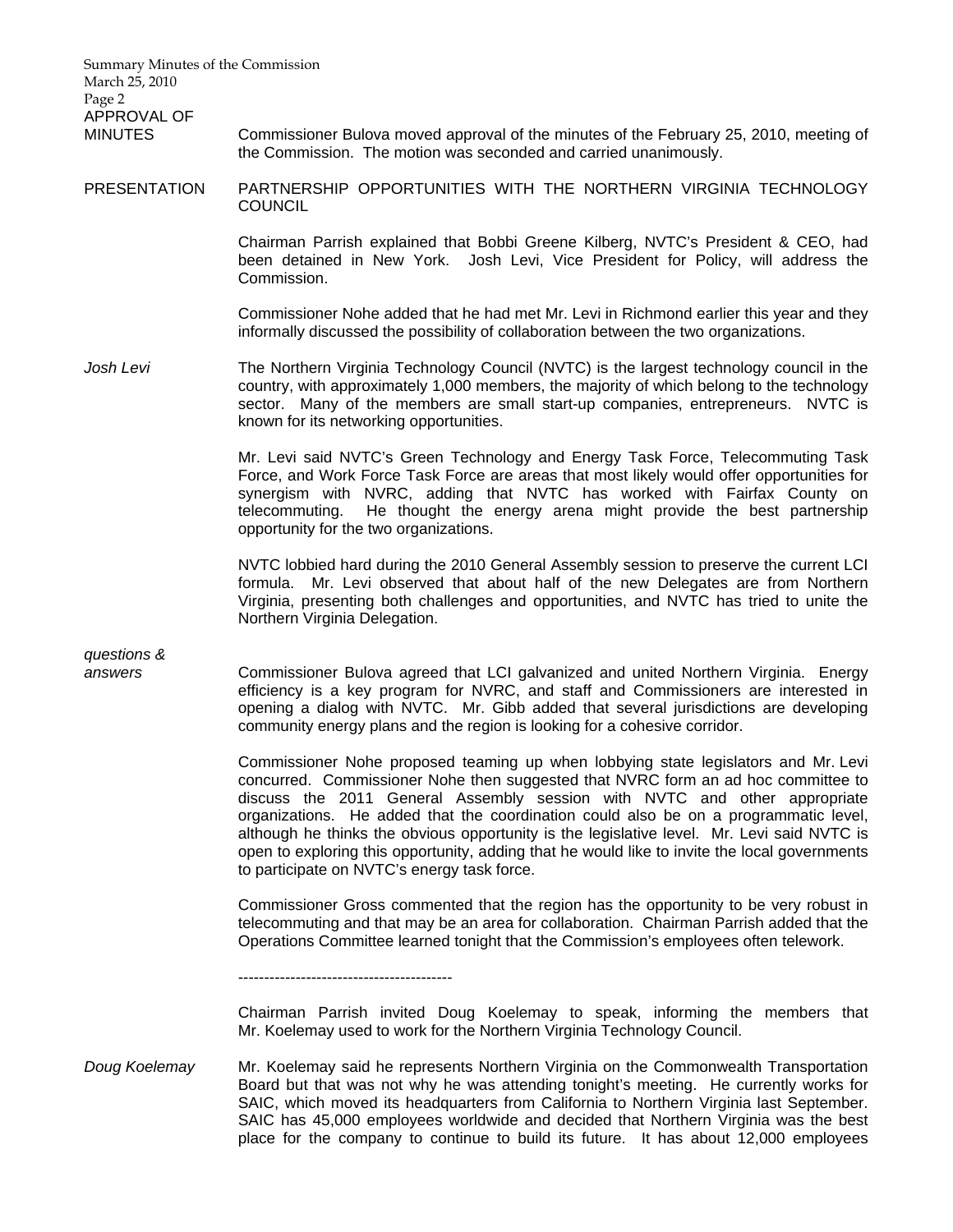throughout Northern Virginia, with 4,200 employees at its Tyson's Corner office. SAIC sees itself as a regional institution.

 The business community has grown more sophisticated over the past few years. NVTC's member companies all have initiatives to grow more skilled workers, such as engineers. Further, the companies understand that current issues such as workforce training, energy, the electric grid, etc., are intertwined. Increasingly, Northern Virginia will be the source of solutions for the state and for the mid-Atlantic region; Northern Virginia is at the forefront of population and economics. The redevelopment of Tyson's Corner is being watched internationally, and people overseas know that Metro is being extended to Dulles International Airport. Northern Virginia's international reputation presents great opportunities.

 Mr. Koelemay added that the overlaps between NVTC and NVRC are very congruent. Solutions will be forged from public-private partnerships. He added that on behalf of SAIC, the company would like to work with NVRC and to assist with the partnership between NVTC and NVRC.

- CONSENT AGENDA Commissioner Bulova moved approval of the Consent Agenda, consisting of the items outlined below. The motion was seconded and unanimously carried.
	- A. Financial Reports for January 2010
	- B. Resolution No. P10-16: Authorization to Submit a Technical Assistance Proposal to the Virginia Coastal Zone Management Program
	- C. Resolution No. P10-17: Authorization to Submit a Grant Proposal to the Virginia Coastal Zone Management Program to Research Sustainable Shoreline Community Management in Northern Virginia
	- D. Resolution No. P10-18: Authorization to Submit a Grant Proposal to the Virginia Coastal Zone Management Program to Develop a Conservation Corridor Plan for Northern Virginia
	- E. Resolution No. P10-19: Authorization to Apply for, Receive, and Subcontract Special Projects of National Significance (SPNS) Funds for Information Technology Improvements in Northern Virginia Ryan White Client Level Data

EXECUTIVE DIRECTOR'S

REPORT Mr. Gibb distributed a copy of his report:

- Update on the Arlington Community Energy Plan
- Sustainable Communities Planning Grant Opportunity
- Continued Increase in Northern Virginia's Population

• Four Mile Run Pedestrian Bridge Competition: 3 finalists have been chosen; their designs will be exhibited at a March 27 public session and the winner announced

• Bike/Pedestrian Guide: NVRC is coordinating the design and printing of the brochure funded by a Transportation Enhancement grant

 Chairman Parrish asked in light of what is currently known of the 2010 Census, how redistricting will impact the number of state Senate and House seats. Mr. Billingsley said he has not yet analyzed this. Ms. Rowland said that in Virginia, the number of districts won't change (100 in the House, 40 in the Senate); roughly, a district contains 176,000 people.